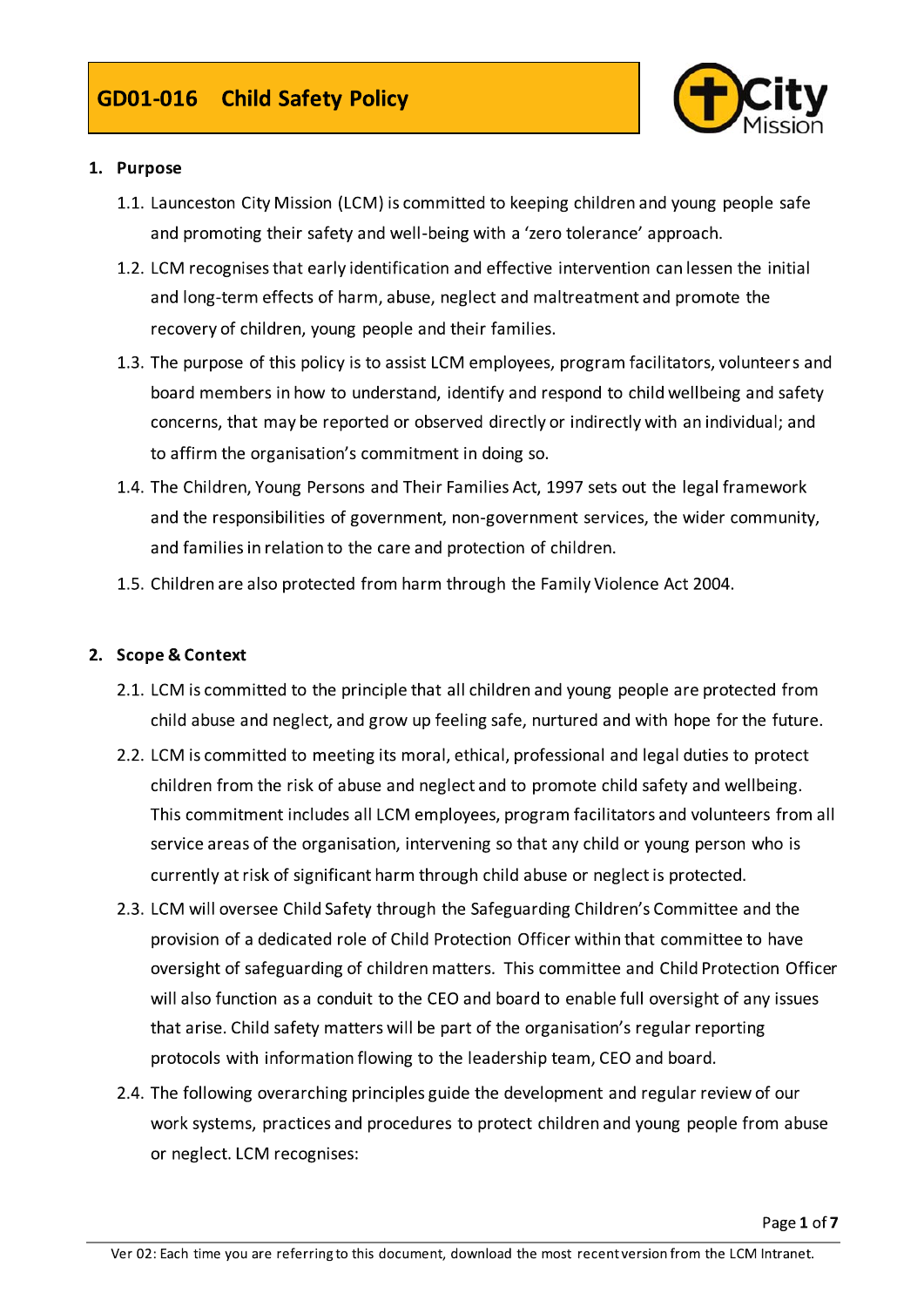# GD01-016 Child Safety Policy



- the safety, wellbeing and best interests of the child or young person are  $\bullet$ paramount:
- the right of children and young people to feel safe and to be protected from abuse and neglect.
- 2.5. This policy is focused on prevention and the organisation's commitment and approach to safeguarding children and young people by:
	- Outlining expectations regarding child safety principles;
	- Detailing procedures and processes to follow to ensure the safety of children and young people;
	- Complying with all laws, regulations and standards relevant to child protection in Tasmania;
	- Adhering to appropriate record keeping, information sharing and confidentiality protocols;
	- Collaborating with other agencies where appropriate and in the best interests of the child or young person;
	- Utilising a system for continuous improvement and review; and
	- Providing workers with appropriate training regarding the safety of children.
- 2.6. We expect all within our organisation to promote equity and respect diversity by:
	- actively anticipating children and young people's diverse circumstances and  $\bullet$ responding effectively to those with additional vulnerabilities
	- informing children and young people of their rights and giving all children and  $\bullet$ young people access to information, support and complaints processes
	- respecting the rights of children and young people to participate in decision making, paying appropriate attention to the needs of the following groups:
		- $\circ$  Aboriginal and Torres Strait Islanders
		- $\circ$  Children and young people with a disability
		- o Children and young people from culturally and linguistically diverse backgrounds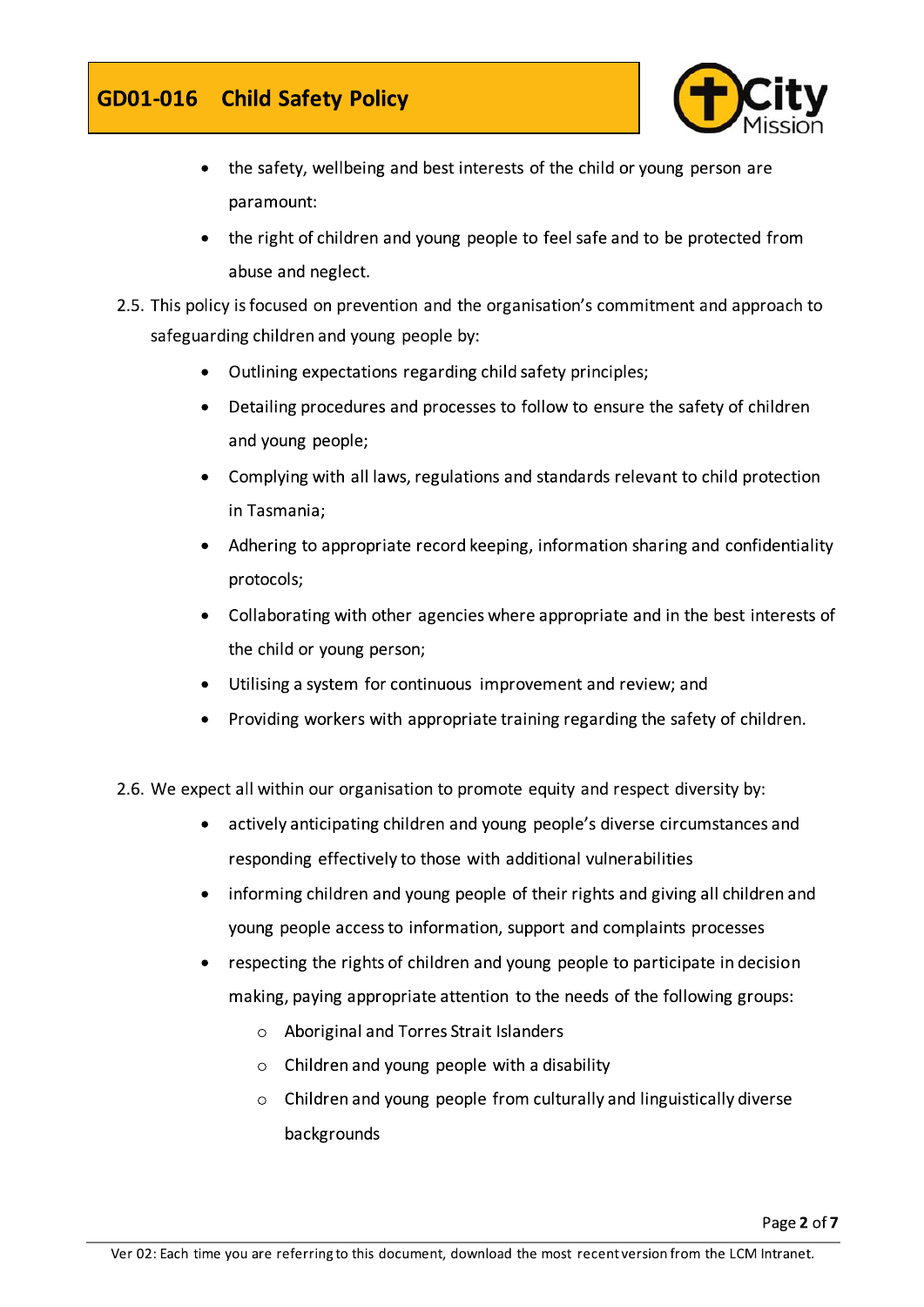

- o Children and young people identifying as LGBTQI+ (Lesbian, gay, bisexual, transgender, queer and intersex)
- $\circ$  Children and young people who are unable to live at home
- 2.7. Where an individual 18 or over discloses an incident of abuse or neglect, workers are encouraged to direct them to the FindHelp Tas website (www.findhelptas.org.au) where a relevant community service support organisation may be accessed.

# 3. Policy statements

# 3.1. Mandated Reporters/Prescribed Persons

- Certain professional groups within the community have a mandated legal responsibility to report their knowledge, belief or suspicion that a child or young person has suffered, is suffering, or is at unacceptable risk of suffering significant harm.
- Professionals required by the Children, Young Person's and Their Families Act (1997) to report their suspicions of harm are known as 'mandatory reporters' or 'prescribed persons'. These include medical practitioners, nurses, dentists, police officers, psychologists, probation officers, child safety officers, school principals, teachers, or those volunteering in government agencies or organisations funded by the Crown that provide health, welfare, education or care for children. This will apply to all workers, whether paid or unpaid, at LCM making them Mandated Reporters.
- In Tasmania, mandatory reporting requirements are outlined in the Children, Young Persons and Their Families Act, 1997 which states: "if a prescribed person, in carrying out official duties or in the course of his or her work (whether paid or voluntary) believes, or suspects, on reasonable grounds, or knows:
	- That a child has been or is being abused or neglected or is an affected child within the meaning of the Family Violence Act 2004 (an "affected child" means a child whose safety, psychological wellbeing or interests are affected or likely to be affected by family violence) or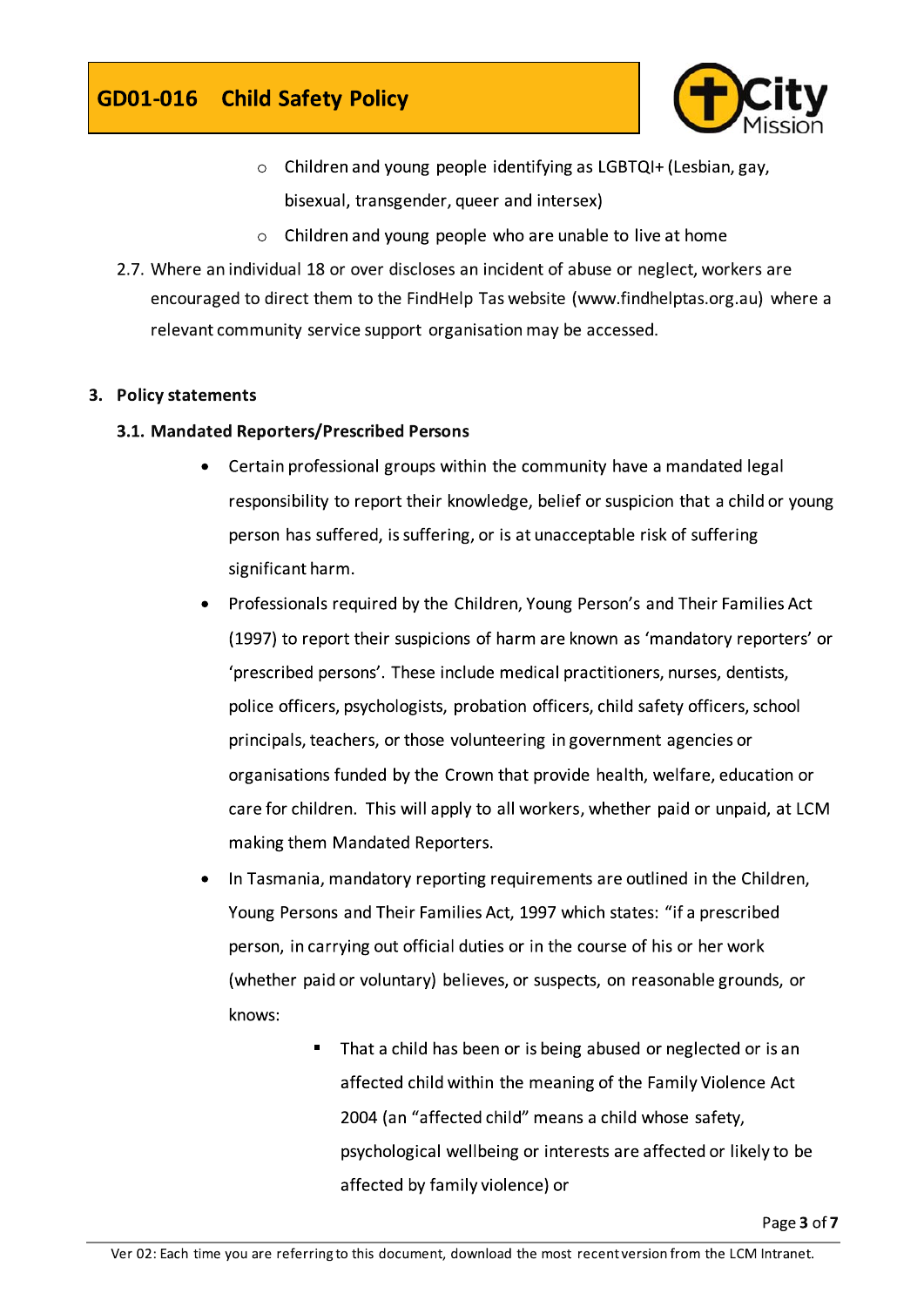

- That there is a reasonable likelihood of a child being killed or abused or neglected by a person with whom the child resides.
- Any suspicion or belief that a worker may be responsible for the harm of a child is reportable through the Mandatory Reporting process and should be reported to the worker's manager immediately.

# 3.2. Sharing Information

- The flow of relevant information between agencies is crucial to ensuring an appropriate and timely response to, and possible investigation of allegations of child abuse or neglect.
- Sharing information for the purpose of making a report to child protection does  $\bullet$ not constitute unprofessional conduct or a breach of professional ethics where a reasonable belief of significant harm to a child has been formed. This applies to all child safety notifications.
- The following guidelines support decisions around when to provide information:
	- When requested by a Child Safety worker, you must share all relevant information about a child who is being assessed for possible risk of harm or neglect;
	- When requested by an information-sharing entity (such as the Integrated Family Support Service) relevant information may be shared in order to ensure that the best interests of the child are met.
- The following guidelines pertain to when not to share information:
	- " When there are no concerns regarding the safety or wellbeing of a child and the client has not consented to their information being shared;
	- " When the information requested is not relevant to the child or a significant person in the child's or young person's life;
	- When the information is not relevant to the best interests, health, safety or wellbeing of a child or young person;

Page 4 of 7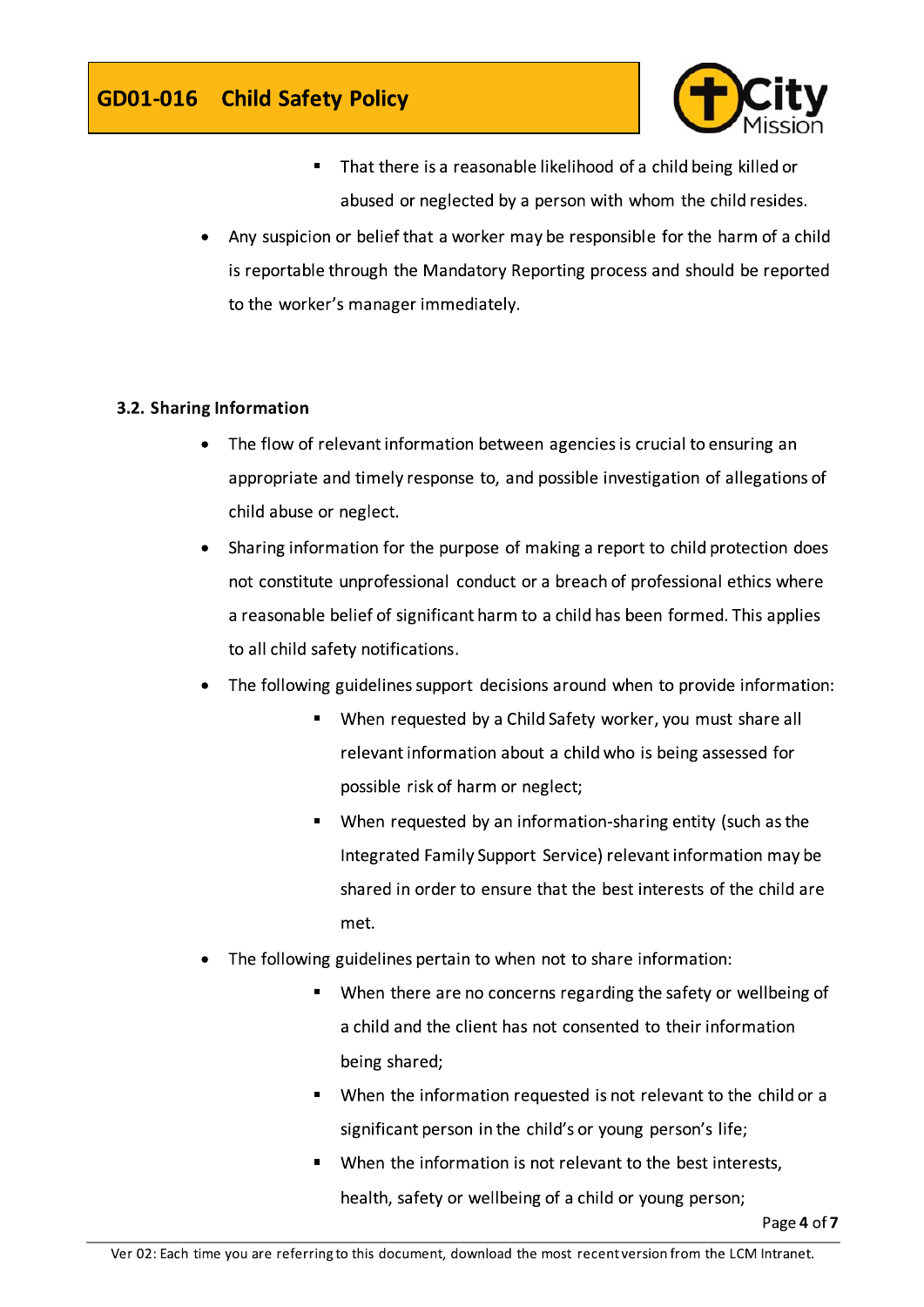

When the request for information has come from someone who is not a representative of an information sharing entity.

# 3.3. Training

- Team Leaders and Program Managers are responsible for ensuring all workers  $\bullet$ receive training in relation to their legal obligations and the requirements of this Policy.
- New workers must be informed of their mandatory reporting responsibilities,  $\bullet$ this policy and of LCM's reporting procedures, as part of their Induction.
- LCM welcomes workers to seek clarity in relation to the commitments and  $\bullet$ behavioural expectations set out in this policy at any time.

# 4. Related documentation

Note that it is important to also read the following polices and documents.

# 4.1. Policies

- Privacy and Confidentiality Policy (GD01-006)
- Alcohol and Drugs in the Workplace (WHS05-014)
- Cultural Diversity (GD01-015)

# 4.2. Procedures, guidelines and forms

- Mandatory Reporting Procedure PR DSP08-015  $\bullet$
- Children and Youth Services Code of Conduct GD01-017
- Professional Ethics & Conduct Declaration Form HR04-033
- Safeguarding Children Training Plan PR HR04-035  $\bullet$

# 4.3. Legislation and other requirements

State:

- The Children, Young Persons and Their Families Act (1997)
- Family Violence Act (2004)

All available at www.thelaw.tas.gov.au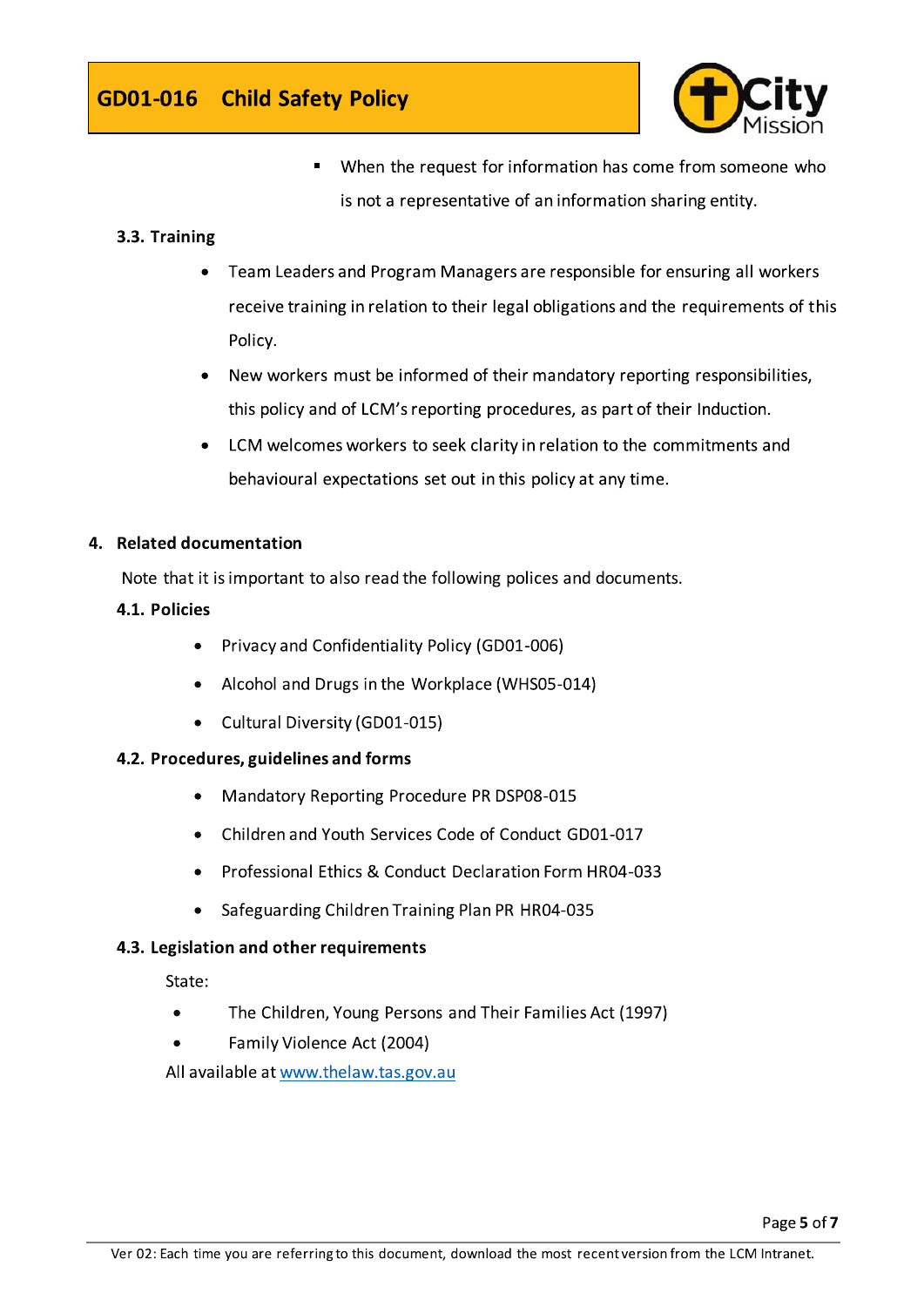

#### 5. Definitions

| <b>Term</b>                    | <b>Definition</b>                                                                                                                                                                                                                                                                                                                                                                                                                                                                                                          |  |  |  |  |  |  |
|--------------------------------|----------------------------------------------------------------------------------------------------------------------------------------------------------------------------------------------------------------------------------------------------------------------------------------------------------------------------------------------------------------------------------------------------------------------------------------------------------------------------------------------------------------------------|--|--|--|--|--|--|
| Child or Young                 | Person under the age of 18.                                                                                                                                                                                                                                                                                                                                                                                                                                                                                                |  |  |  |  |  |  |
| person                         |                                                                                                                                                                                                                                                                                                                                                                                                                                                                                                                            |  |  |  |  |  |  |
| <b>Child Abuse</b>             | Child abuse is a single incident or more than one incidents that take place over time.<br>Under the Children, Young Persons and Their Families Act, 1997.<br>Has suffered harm, is suffering harm, or is at risk of harm;<br>Does not have a parent or guardian able and willing to protect the child from<br>٠<br>harm.<br>There are four different types of child abuse that lead to harm:<br>٠<br>Physical abuse;<br>$\bullet$<br>Sexual abuse;<br>$\bullet$<br>Emotional abuse; neglect.<br>$\bullet$                  |  |  |  |  |  |  |
| <b>Child Safety</b><br>Service | The role of Child Safety Services is to protect children and young people who are at<br>risk of harm, abuse or neglect. In Tasmania, the protection of children and young<br>people is covered by the Children, Young Persons and their Families Act 1997.<br>Under legislation Child Safety Services have the statutory responsibility for intervening<br>where children are at risk of abuse and neglect. Child Safety Services activities include<br>intake, assessment, case management and out of home care services. |  |  |  |  |  |  |
| Emotional<br>Abuse             | Emotional Abuse occurs when abuse impairs or threatens a child's social, emotional,<br>cognitive or intellectual development. It can include emotional deprivation due to<br>persistent rejection, hostility and threats, teasing, bullying, yelling, criticism or<br>exposure to domestic and/or family violence.                                                                                                                                                                                                         |  |  |  |  |  |  |
| Family<br>Violence             | Conduct, whether actual or threatened, by a person towards, or towards the property<br>of, a member of the person's family that causes that or any other member of the<br>person's family to fear for, or to be apprehensive about, his or her personal well-being<br>or safety. Witnessing/being exposed to family violence is a type of abuse.                                                                                                                                                                           |  |  |  |  |  |  |
| Harm                           | Harm to a child is any detrimental effect of a significant nature on the child or young<br>person's physical, psychological or emotional wellbeing. Harm can be caused by:<br>Physical, psychological or emotional abuse or neglect; or<br>Sexual abuse or exploitation;<br>A single act, omission or circumstances; or<br>A series or combination of acts, omissions or circumstances.                                                                                                                                    |  |  |  |  |  |  |
| Incident<br>Report             | A form for the purpose of reporting when a mandatory report to external authorities<br>is made.                                                                                                                                                                                                                                                                                                                                                                                                                            |  |  |  |  |  |  |
| Mandatory<br>Report            | A report to DHS Child Protection or the Police by a mandated reporter (nurse, teacher,<br>school principal, police, medical practitioner, midwife) that is based on a reasonable<br>belief that a child (up to the age of 18 years) is in the need of protection from harm.<br>Under the Children, Young Persons and Their Families Act, 1997.                                                                                                                                                                             |  |  |  |  |  |  |
| Mandatory<br>Reporter          | Person required to report, under the Act. See 'Prescribed Person' below.                                                                                                                                                                                                                                                                                                                                                                                                                                                   |  |  |  |  |  |  |